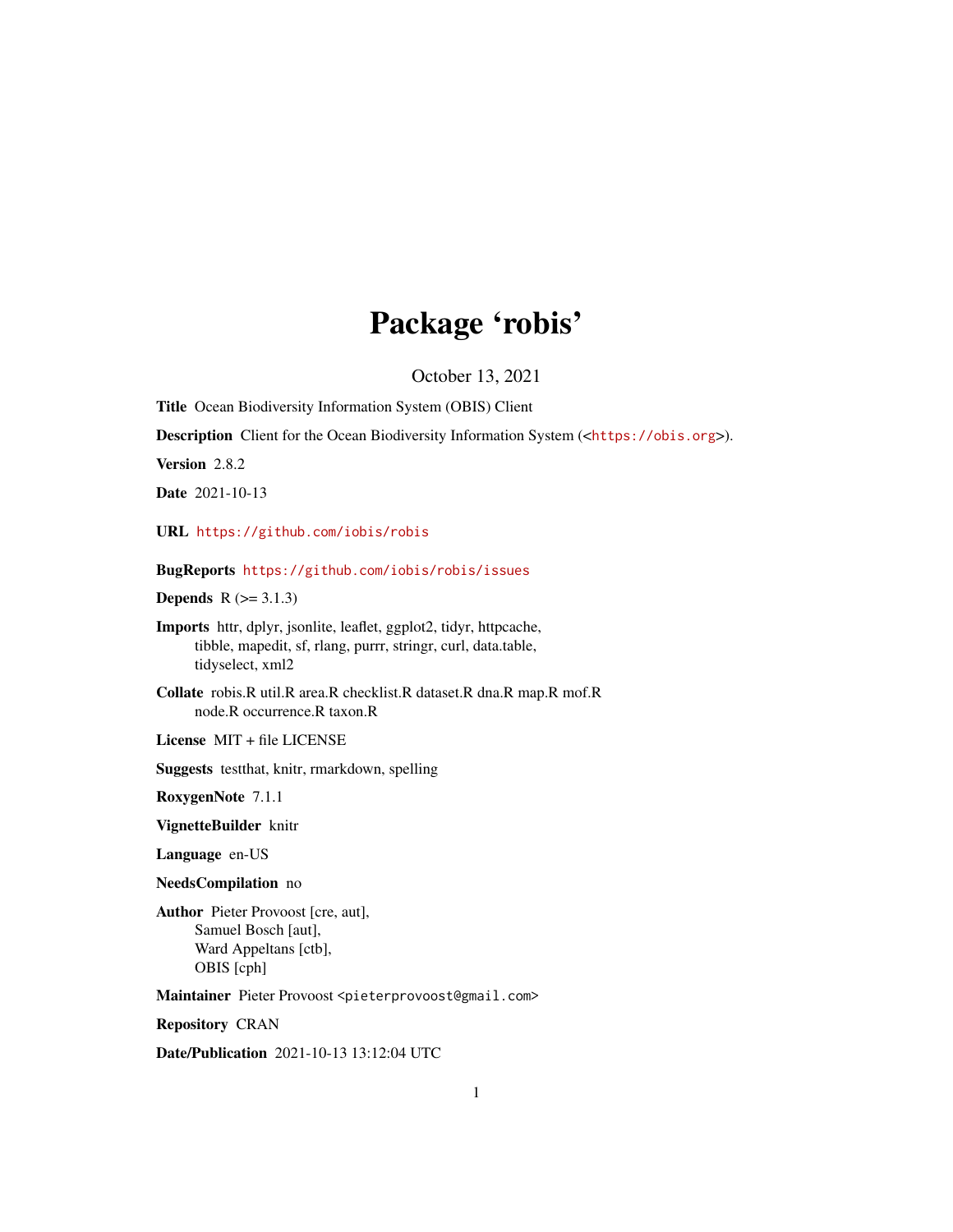# <span id="page-1-0"></span>R topics documented:

#### **Index** [11](#page-10-0)

area *Fetch a list of areas*

#### Description

Fetch a list of areas

#### Usage

area(verbose = FALSE)

#### Arguments

verbose logical. Optional parameter to enable verbose logging (default = FALSE).

#### Value

The areas.

#### Examples

areas <- area(verbose = FALSE)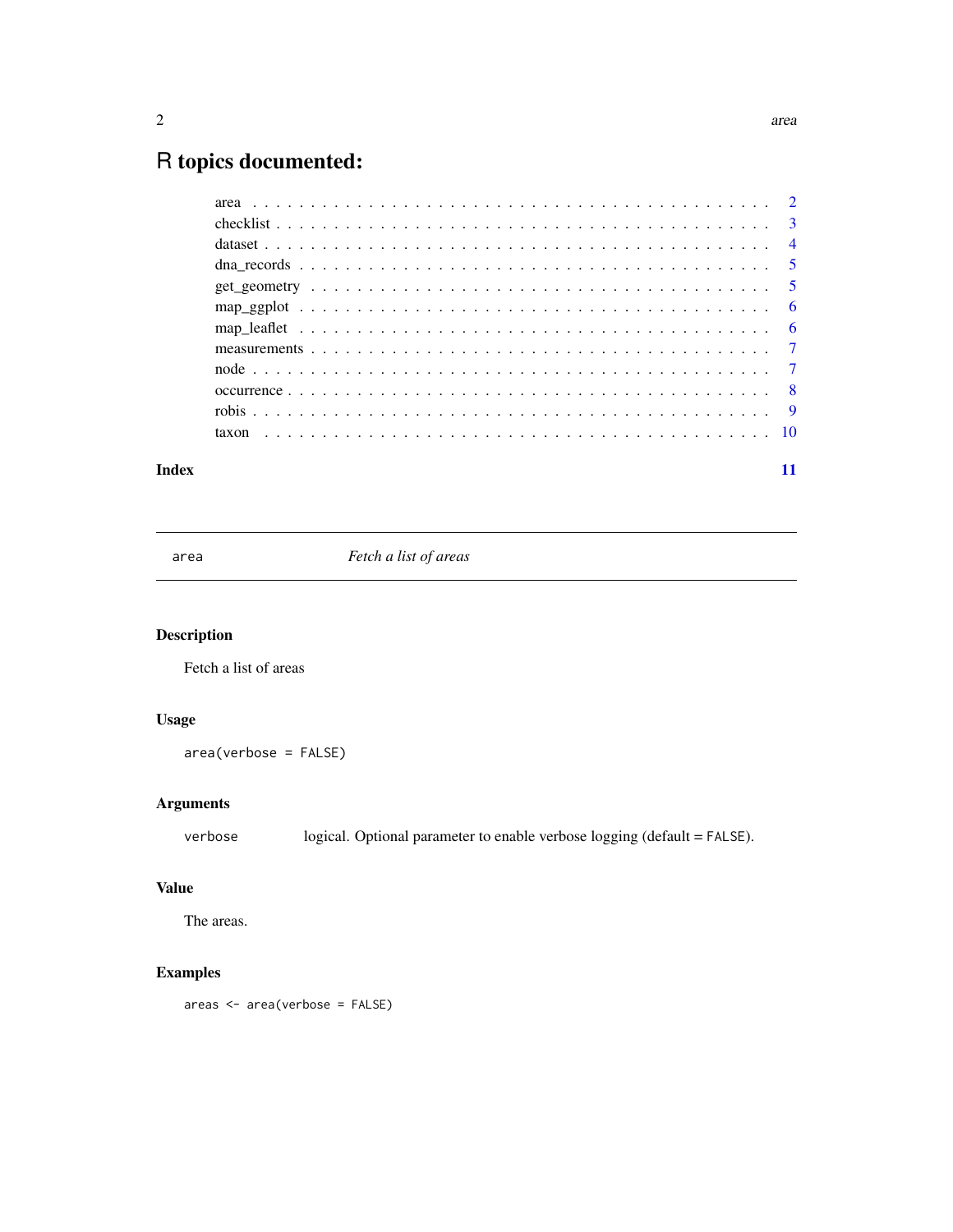<span id="page-2-0"></span>

Create a checklist.

#### Usage

```
checklist(scientificname = NULL, taxonid = NULL, datasetid = NULL,
 nodeid = NULL, instituteid = NULL, areaid = NULL, startdate = NULL, enddate = NULL,
  startdepth = NULL, enddepth = NULL, geometry = NULL, redlist = NULL,
  hab = NULL, wrims = NULL, dropped = NULL, flags = NULL, exclude = NULL,
  verbose = FALSE)
```
#### Arguments

|             | scientificname the scientific name.                                                                          |
|-------------|--------------------------------------------------------------------------------------------------------------|
| taxonid     | the taxon identifier (WoRMS AphiaID).                                                                        |
| datasetid   | the dataset identifier.                                                                                      |
| nodeid      | the OBIS node identifier.                                                                                    |
| instituteid | the OBIS institute identifier.                                                                               |
| areaid      | the OBIS area identifier.                                                                                    |
| startdate   | the earliest date on which occurrence took place.                                                            |
| enddate     | the latest date on which the occurrence took place.                                                          |
| startdepth  | the minimum depth below the sea surface.                                                                     |
| enddepth    | the maximum depth below the sea surface.                                                                     |
| geometry    | a WKT geometry string.                                                                                       |
| redlist     | include only IUCN Red List species.                                                                          |
| hab         | include only IOC-UNESCO HAB species.                                                                         |
| wrims       | include only WRiMS species.                                                                                  |
| dropped     | only include dropped records (TRUE), exclude dropped records (NULL) or include<br>dropped records (include). |
| flags       | quality flags which need to be set.                                                                          |
| exclude     | quality flags to be excluded from the results.                                                               |
| verbose     | logical. Optional parameter to enable verbose logging (default = FALSE).                                     |

#### Value

The checklist.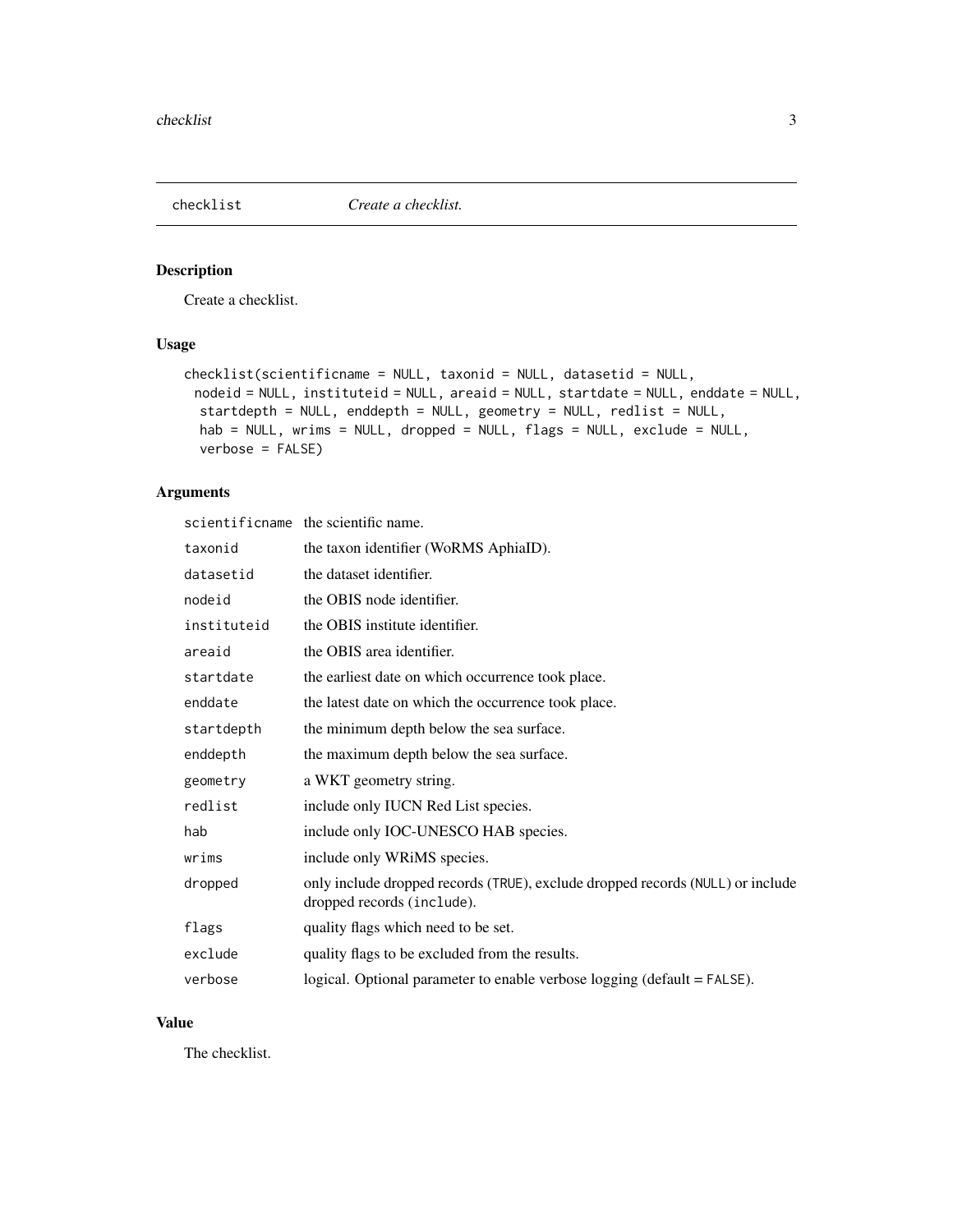4 dataset

#### Examples

```
taxa <- checklist(scientificname = "Tellinidae")
taxa <- checklist(geometry = "POLYGON ((2.3 51.8, 2.3 51.6, 2.6 51.6, 2.6 51.8, 2.3 51.8))")
taxa <- checklist(areaid = 10181)
```
dataset *Create a list of datasets.*

#### Description

Create a list of datasets.

#### Usage

```
dataset(scientificname = NULL, taxonid = NULL, datasetid = NULL,
  nodeid = NULL, instituteid = NULL, areaid = NULL, startdate = NULL,
  enddate = NULL, startdepth = NULL, enddepth = NULL, geometry = NULL,
  redlist = NULL, hab = NULL, wrims = NULL, exclude = NULL, verbose = FALSE)
```
#### Arguments

scientificname the scientific name.

| taxonid     | the taxon identifier (WoRMS AphiaID).                                    |
|-------------|--------------------------------------------------------------------------|
| datasetid   | the dataset identifier.                                                  |
| nodeid      | the OBIS node identifier.                                                |
| instituteid | the OBIS institute identifier.                                           |
| areaid      | the OBIS area identifier.                                                |
| startdate   | the earliest date on which occurrence took place.                        |
| enddate     | the latest date on which the occurrence took place.                      |
| startdepth  | the minimum depth below the sea surface.                                 |
| enddepth    | the maximum depth below the sea surface.                                 |
| geometry    | a WKT geometry string.                                                   |
| redlist     | include only IUCN Red List species.                                      |
| hab         | include only IOC-UNESCO HAB species.                                     |
| wrims       | include only WRiMS species.                                              |
| exclude     | quality flags to be excluded from the results.                           |
| verbose     | logical. Optional parameter to enable verbose logging (default = FALSE). |

#### Value

The datasets.

<span id="page-3-0"></span>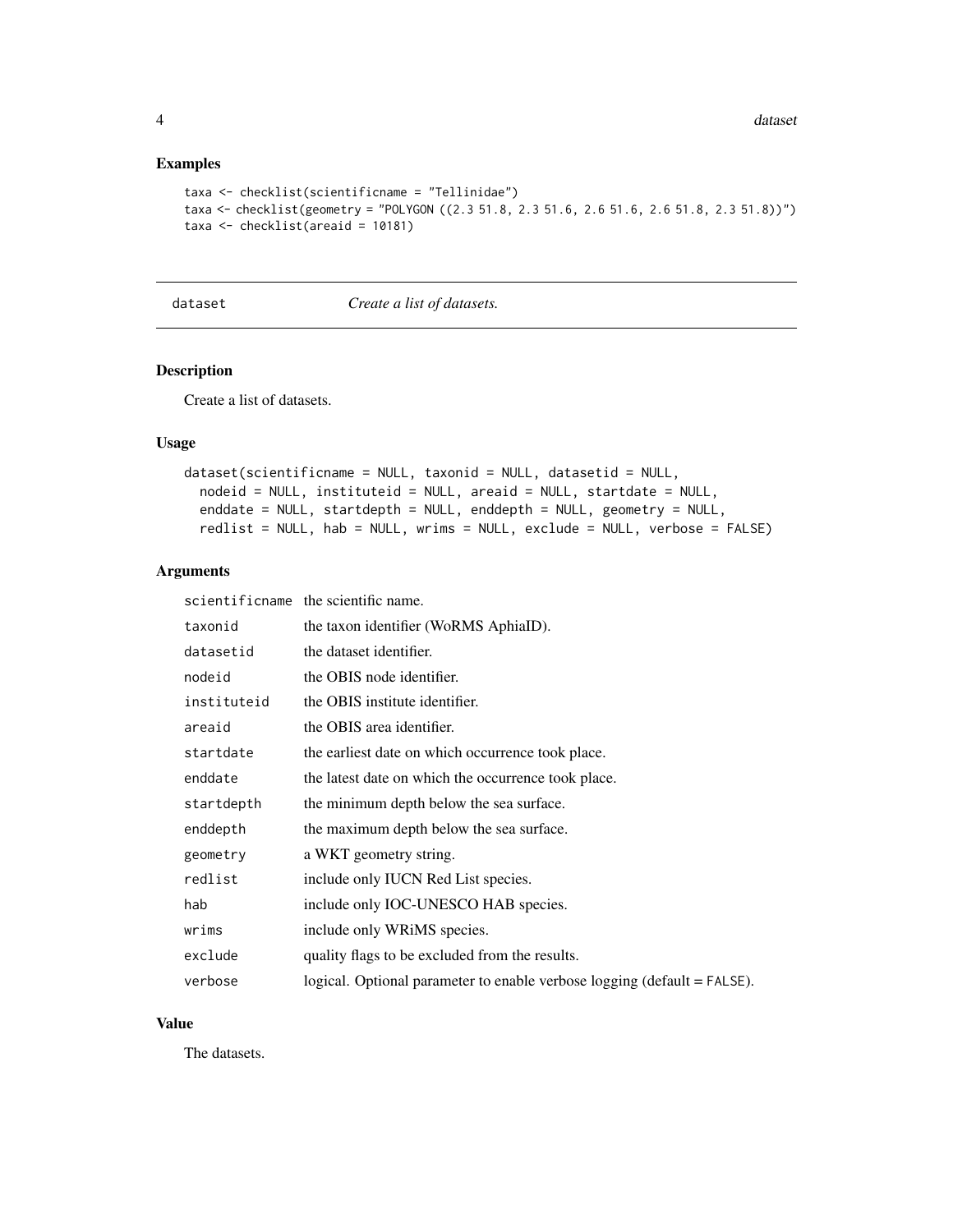#### <span id="page-4-0"></span>dna\_records 5

#### Examples

```
datasets <- dataset(scientificname = "Tellinidae")
datasets <- dataset(geometry = "POLYGON ((2.3 51.8, 2.3 51.6, 2.6 51.6, 2.6 51.8, 2.3 51.8))")
datasets <- dataset(areaid = 10181)
```
dna\_records *Extract DNA records from occurrence data with a dna column.*

#### Description

Extract DNA records from occurrence data with a dna column.

#### Usage

dna\_records(df, fields = "id")

#### Arguments

| df     | the occurrence dataframe.                         |
|--------|---------------------------------------------------|
| fields | columns from the occurrence dataframe to include. |

#### Value

The DNA records.

get\_geometry *Get a WKT geometry by drawing on a map.*

#### Description

Get a WKT geometry by drawing on a map.

#### Usage

get\_geometry(provider\_tiles = "Esri.WorldGrayCanvas")

#### Arguments

provider\_tiles the base map provider.

#### Value

A WKT representation of a geometry.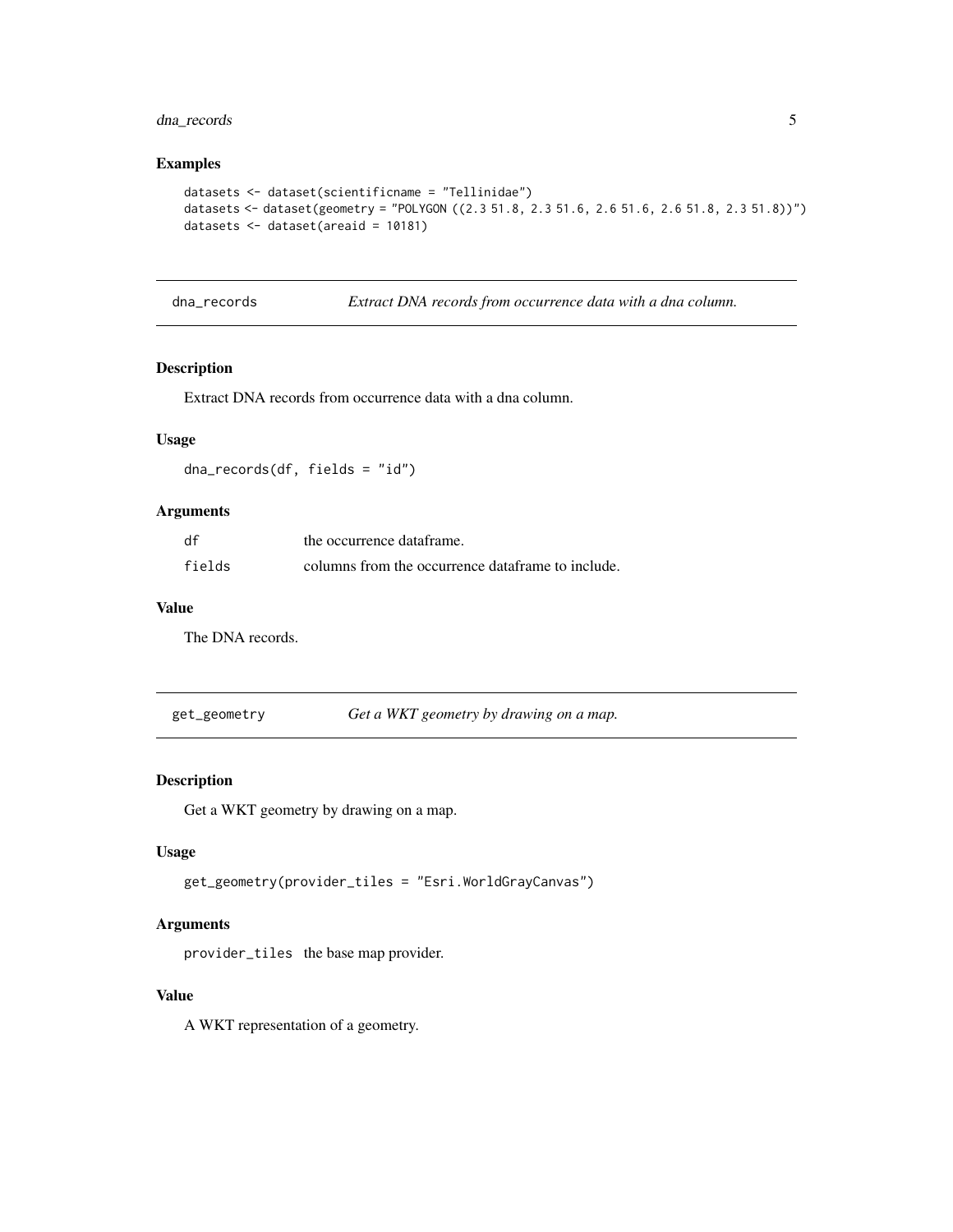<span id="page-5-0"></span>

Create a ggplot2 map.

#### Usage

```
map_ggplot(data, color = "#ff3399")
```
#### Arguments

| data  | the occurrences from occurrence(). |
|-------|------------------------------------|
| color | color to be used for the dots.     |

#### Value

A ggplot object.

| Create a leaflet map.<br>map_leaflet |
|--------------------------------------|
|--------------------------------------|

#### Description

Create a leaflet map.

#### Usage

```
map_leaflet(data, color = "#ff3399",
 provider_tiles = "Esri.WorldGrayCanvas", popup = function(x) { x["id"] },
 antarctic = FALSE)
```
#### Arguments

| data      | the occurrences from occurrence().            |
|-----------|-----------------------------------------------|
| color     | color to be used for the dots.                |
|           | provider_tiles the base map provider.         |
| popup     | function generating the popup content.        |
| antarctic | use antarctic polar stereographic projection. |

#### Value

A leaflet object.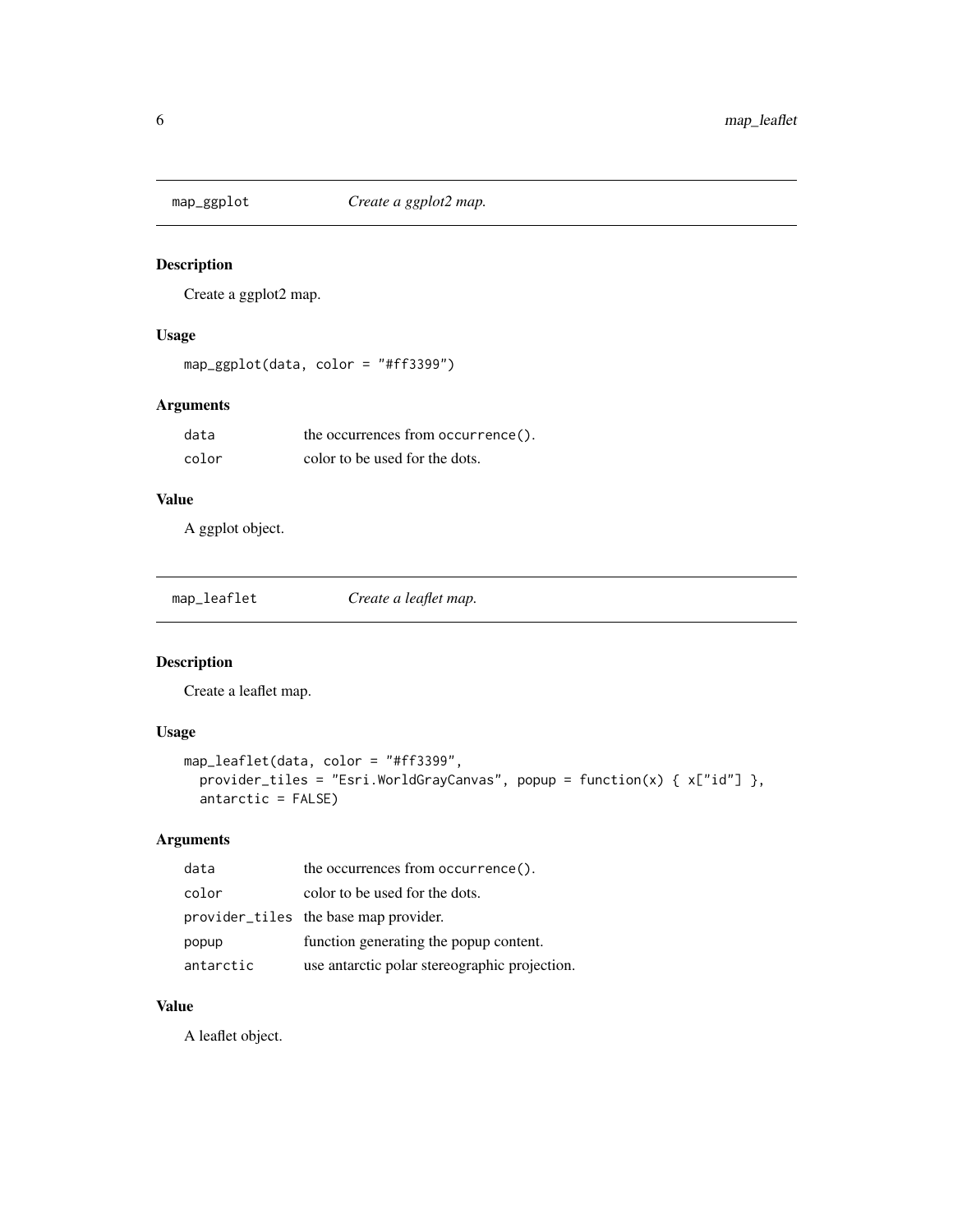<span id="page-6-0"></span>

Extract measurements or facts from occurrence data with a mof column.

#### Usage

measurements(df, fields = "id")

#### Arguments

| df     | the occurrence dataframe.                         |
|--------|---------------------------------------------------|
| fields | columns from the occurrence dataframe to include. |

#### Value

The measurements.

node *Fetch a list of nodes*

#### Description

Fetch a list of nodes

#### Usage

node(verbose = FALSE)

#### Arguments

verbose logical. Optional parameter to enable verbose logging (default = FALSE).

#### Value

The nodes

#### Examples

nodes <- node()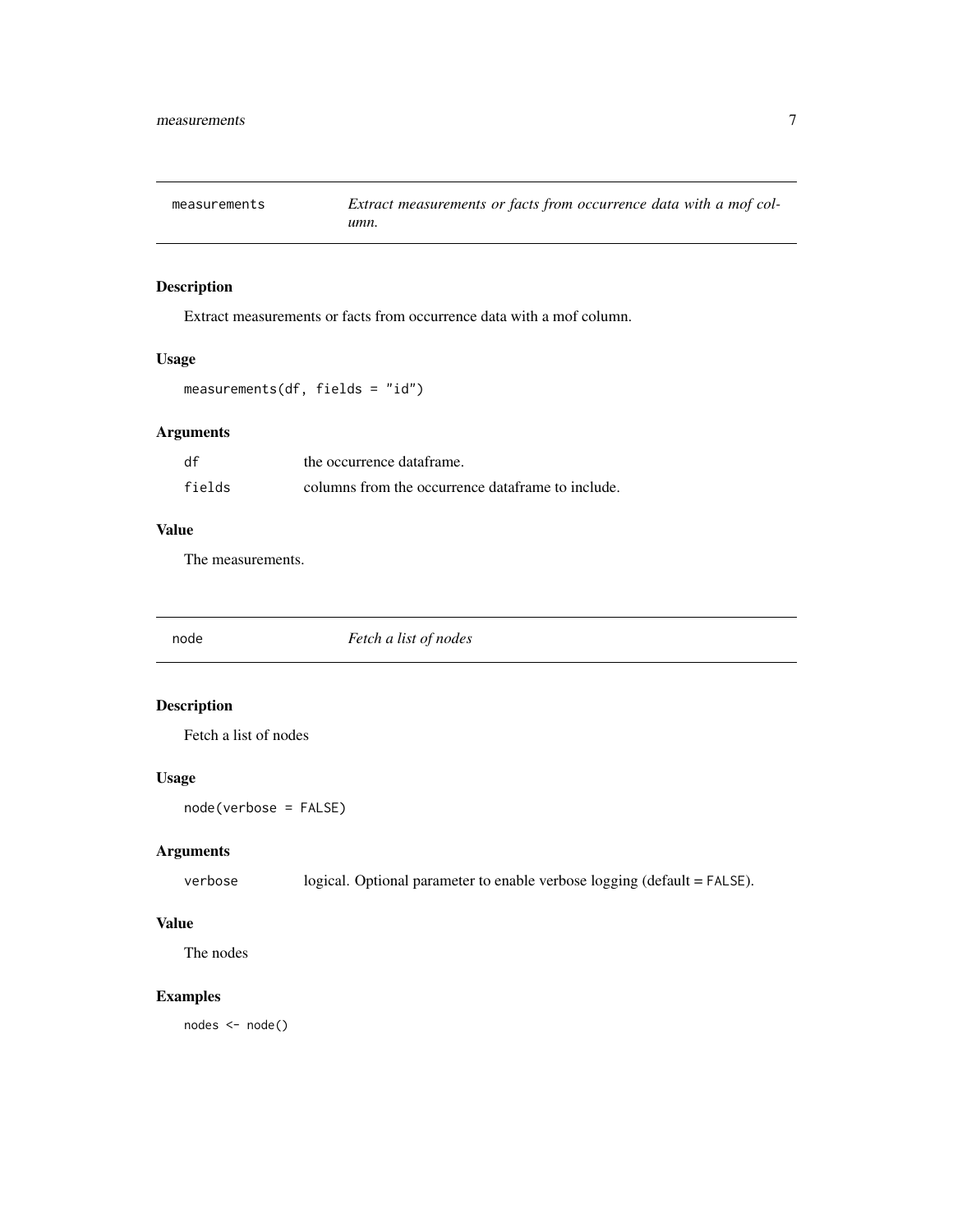<span id="page-7-0"></span>

Find occurrences.

#### Usage

```
occurrence(scientificname = NULL, taxonid = NULL, datasetid = NULL,
 nodeid = NULL, instituteid = NULL, areaid = NULL, startdate = NULL, enddate = NULL,
  startdepth = NULL, enddepth = NULL, geometry = NULL,
 measurementtype = NULL, measurementtypeid = NULL, measurementvalue = NULL,
 measurementvalueid = NULL, measurementunit = NULL, measurementunitid = NULL,
 redlist = NULL, hab = NULL, wrims = NULL, mof = NULL, dna = NULL, absence = NULL,
  event = NULL, dropped = NULL, flags = NULL, exclude = NULL, fields = NULL,
  qcfields = NULL, verbose = FALSE)
```
#### Arguments

scientificname the scientific name.

```
taxonid the taxon identifier (WoRMS AphiaID).
datasetid the dataset identifier.
node identifier.
instituteid the OBIS institute identifier.
areaid the OBIS area identifier.
startdate the earliest date on which occurrence took place.
enddate the latest date on which the occurrence took place.
startdepth the minimum depth below the sea surface.
enddepth the maximum depth below the sea surface.
geometry a WKT geometry string.
measurementtype
                the measurement type to be included in the measurements data.
measurementtypeid
                the measurement type ID to be included in the measurements data.
measurementvalue
                the measurement value to be included in the measurements data.
measurementvalueid
                the measurement value ID to be included in the measurements data.
measurementunit
                the measurement unit to be included in the measurements data.
measurementunitid
                the measurement unit ID to be included in the measurements data.
```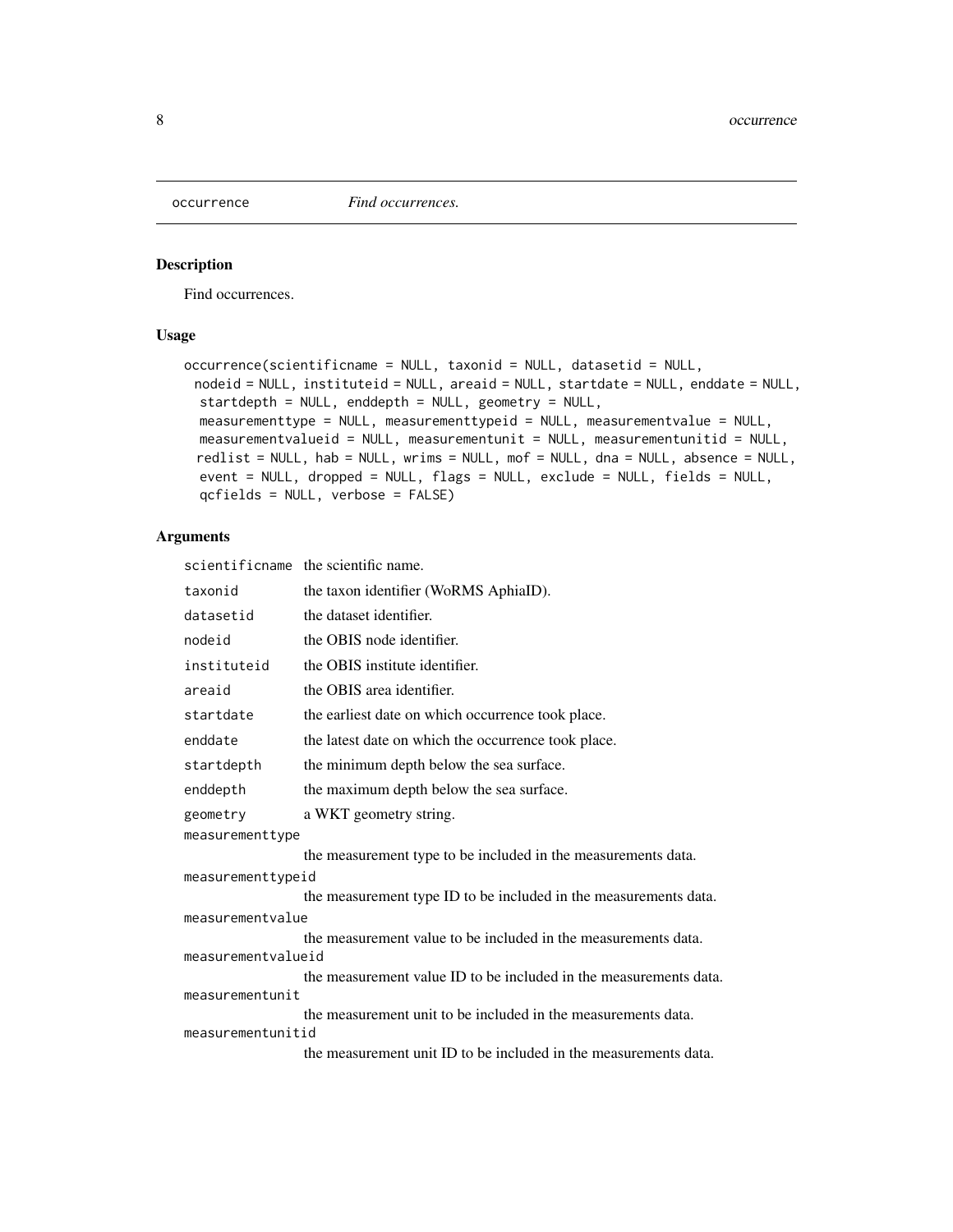<span id="page-8-0"></span>robis and the contract of the contract of the contract of the contract of the contract of the contract of the contract of the contract of the contract of the contract of the contract of the contract of the contract of the

| redlist  | include only IUCN Red List species.                                                                              |
|----------|------------------------------------------------------------------------------------------------------------------|
| hab      | include only IOC-UNESCO HAB species.                                                                             |
| wrims    | include only WRIMS species.                                                                                      |
| mof      | include measurements data (default = NULL).                                                                      |
| dna      | include DNA data (default $=$ NULL).                                                                             |
| absence  | only include absence records (TRUE), exclude absence records (NULL) or include<br>absence records (include).     |
| event    | only include pure event records (TRUE), exclude pure event records (NULL) or<br>include event records (include). |
| dropped  | only include dropped records (TRUE), exclude dropped records (NULL) or include<br>dropped records (include).     |
| flags    | quality flags which need to be set.                                                                              |
| exclude  | quality flags to be excluded from the results.                                                                   |
| fields   | fields to be included in the results.                                                                            |
| qcfields | include lists of missing and invalid fields (default $=$ NULL).                                                  |
| verbose  | logical. Optional parameter to enable verbose logging (default = FALSE).                                         |
|          |                                                                                                                  |

#### Value

The occurrence records.

#### Examples

```
records <- occurrence(scientificname = "Abra sibogai")
records <- occurrence(taxonid = 141438, startdate = as.Date("2007-10-10"))
records <- occurrence(taxon = 141438, geometry = "POLYGON ((0 0, 0 45, 45 45, 45 0, 0 0))")
```
robis *R client for the OBIS API*

#### Description

This is an R client for the Ocean Biodiversity Information System (OBIS) API which is documented at <https://api.obis.org>.

Code and issues for this package are managed at <https://github.com/iobis/robis>.

#### Author(s)

Pieter Provoost, <p.provoost@unesco.org> Samuel Bosch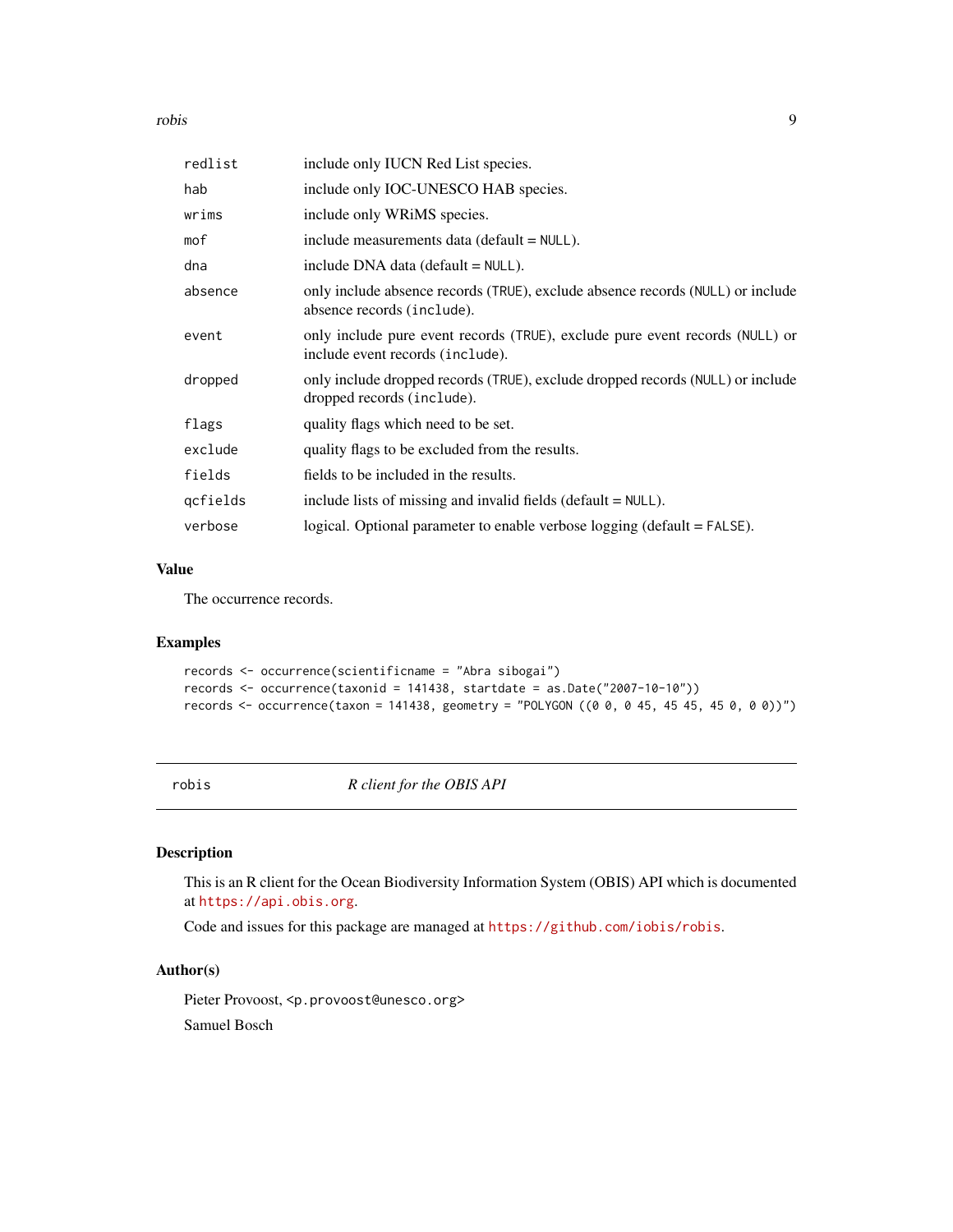<span id="page-9-0"></span>

Get taxon by taxon ID.

#### Usage

taxon(taxonid, verbose = FALSE)

## Arguments

| taxonid | the taxon identifier (WoRMS AphiaID).                                    |
|---------|--------------------------------------------------------------------------|
| verbose | logical. Optional parameter to enable verbose logging (default = FALSE). |

#### Value

Tibble containing taxon records.

## Examples

taxon(c(141433, 141434))